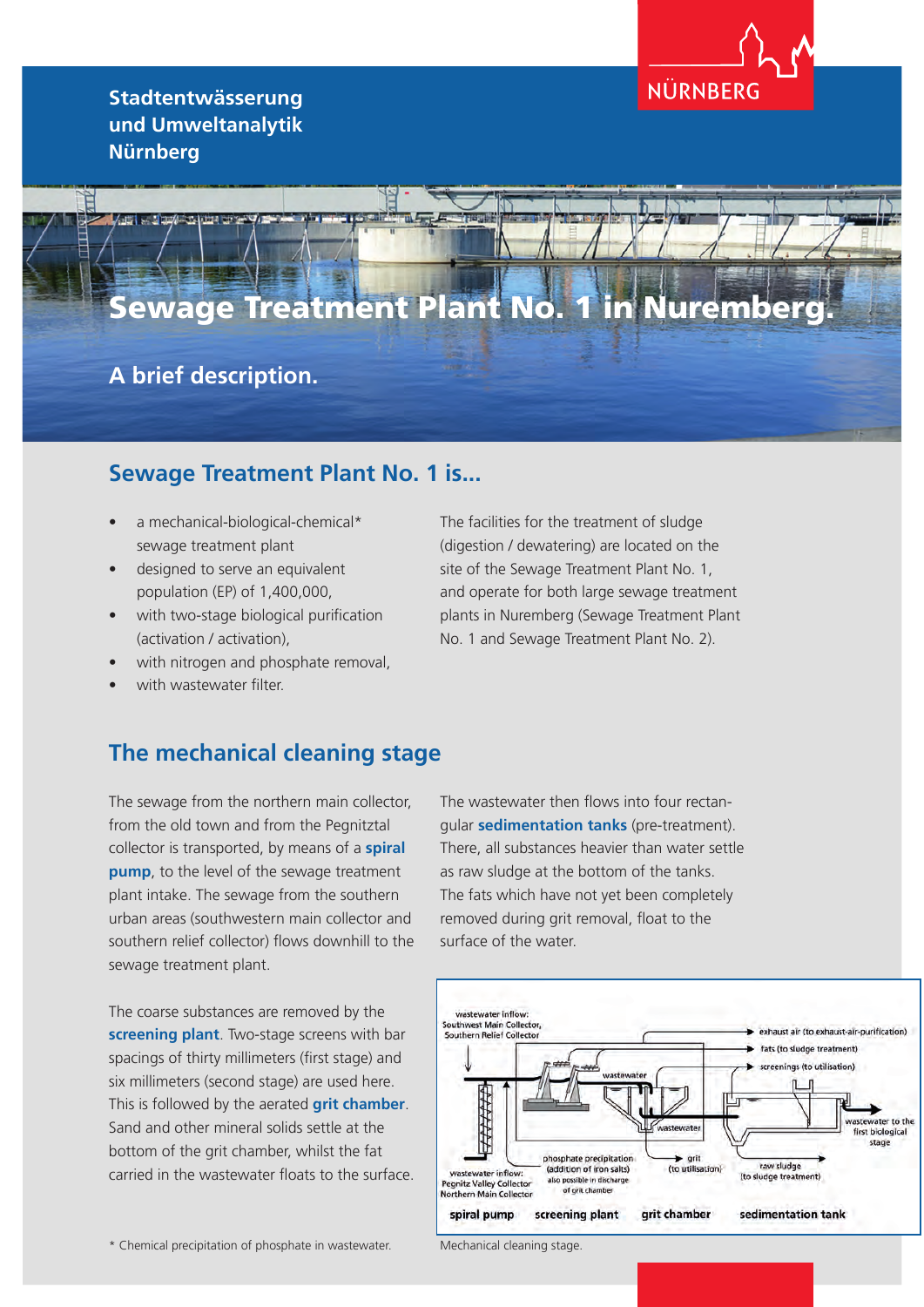# **The first biological stage (high-rate activated sludge plant)**

The first biological purification stage is a **high-rate activated sludge plant** operating with pure oxygen. The main process here is the removal of carbon compounds from the wastewater. The oxygen required for the plant is generated on the site of the stormwater reservoir east of Sewage Treatment Plant No. 1. The oxygen generating system is operated by an external company. The wastewater flows from the activated sludge tanks into the four **sedimentation tanks** of the first biological stage. There, the activated sludge is separated from the effluent.



# **The second biological stage (low-rate activated sludge plant)**

The wastewater then flows to the **low-rate activated sludge plant** (second biological cleaning stage). There, ammonium is converted into nitrate (nitrification). Then, the nitrate is converted into nitrogen (denitrification) in the non-aerated sections of the aeration tanks. If the necessary supply of carbon compounds is not sufficient, an external substrate can be added.

The wastewater then enters the secondbiological-stage **sedimentation tanks** from the aeration tank. There, the activated sludge is separated from the effluent. Iron chloride (or equivalent substances) are added to these tanks, as well as after the grit removal process, to remove phosphate.



Second biological stage.

#### **The wastewater filter**

A **wastewater filter** is the final stage of wastewater treatment. There, the wastewater flows from top to bottom through a filter bed, in which the finest of suspended matter is retained. The purified wastewater flows into the **Pegnitz** river.



Wastewater filter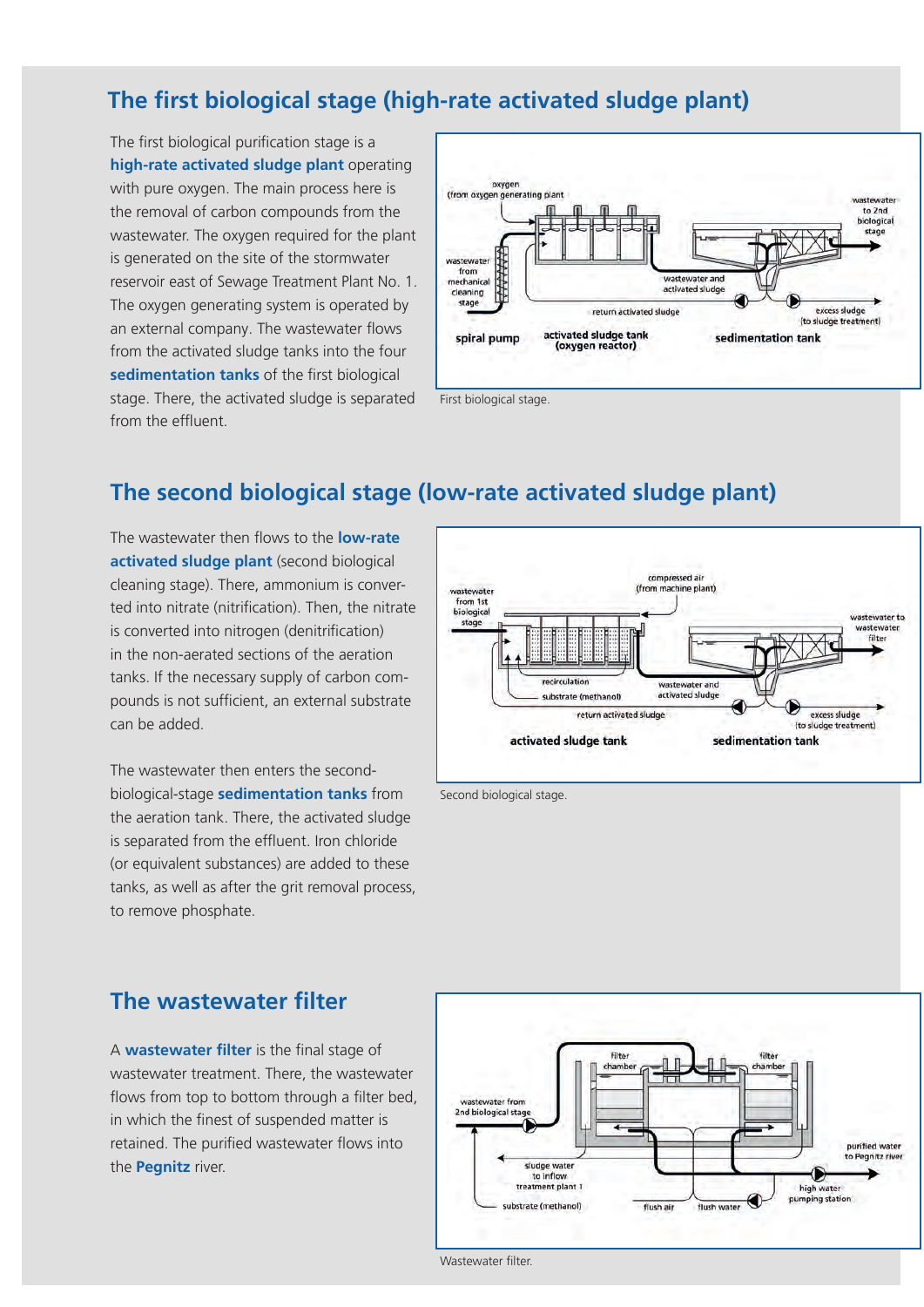#### **Sludge treatment**

The treatment of the sludge ensures a biological stabilisation of the sewage sludge to prevent uncontrolled digestion – which would lead to significant odour. Prior to digestion, the excess sludge from the biological purification stages is thickened (in the **excess sludge thickener**) and then intermediately stored in **sludge storage** tanks. In the **sludge digesters**, about half of the organic substance (about one third of the solid content) in the sludge is converted into digester gas under exclusion of oxygen (anaerobically).

The steps after the sludge digestion are used to separate the water from sewage sludge. **Sludge dewatering** in centrifuges is the final step in this process. The dewatered sewage sludge is currently used in coal-fired power plants. The future perspective is the recovery of the phosphorus contained in the sewage sludge as a fertilizer and raw material.



Sludge digestion.



Sludge dewatering.

### **Sewage gas utilisation in combined heat and power plants**

The digester gas, which is generated during the sludge digestion, is collected and used. Two gas tanks serve to compensate for fluctuations in digester gas production and consumption.

The digester gas is used in combined heat and power plants. There, four gas motors generate both electricity and heat. Almost all of the required heat and about 60 percent of the electricity consumed in the two sewage treatment plants in Nuremberg can be covered by own digester gas.



Sewage gas utilisation.